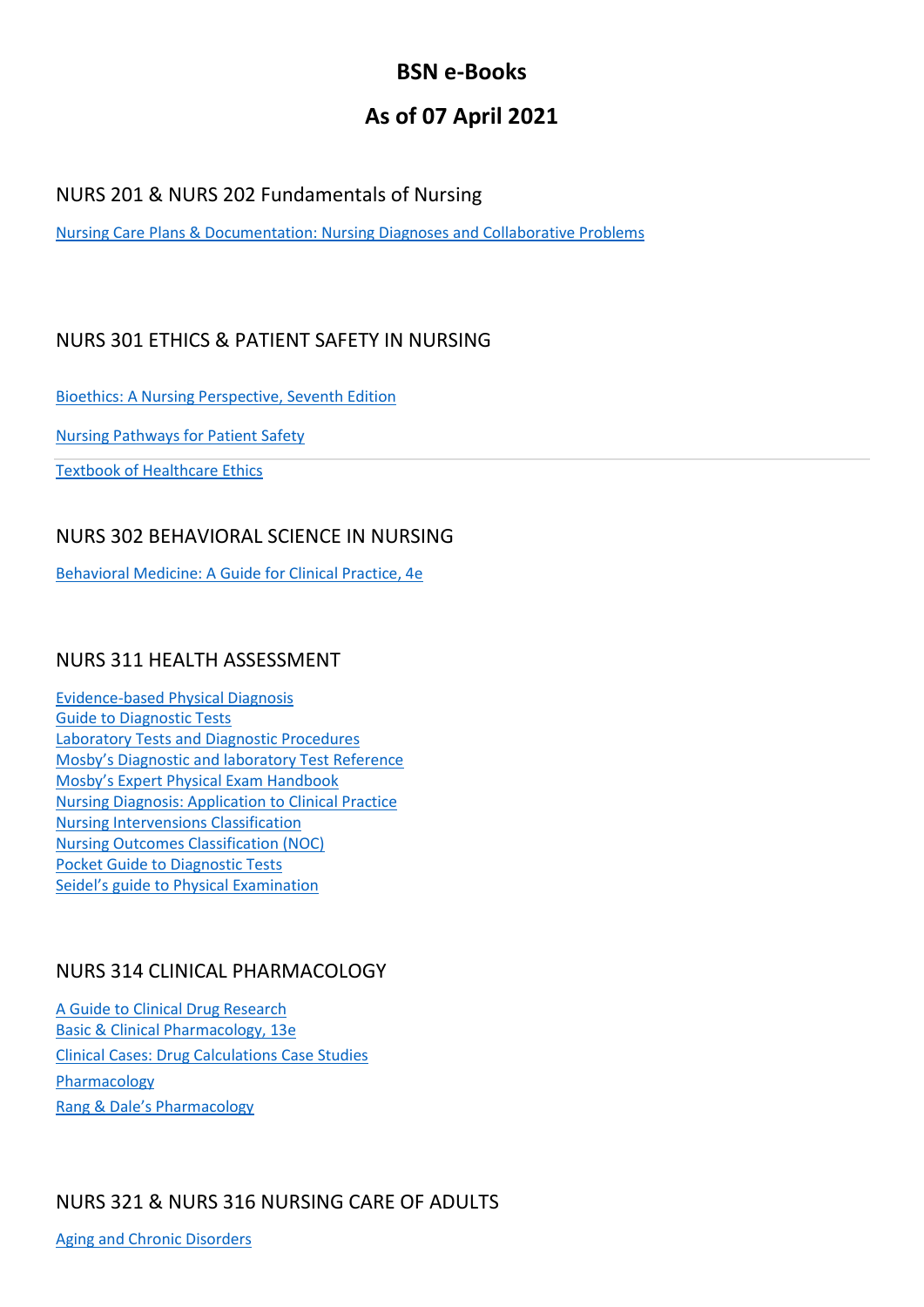[Clinical cases: Nursing Care Case Studies](https://www.clinicalkey.com/nursing/#!/browse/book/3-s2.0-C2014001341X) [Clinical Companion to Medical-Surgical Nursing](https://www.clinicalkey.com/nursing/#!/browse/book/3-s2.0-C20140004893) [Current Diagnosis & Treatment : Geriatrics, 2e](https://accessmedicine.mhmedical.com/book.aspx?bookid=953) [Gerontologic](https://www.clinicalkey.com/nursing/#!/browse/book/3-s2.0-C20160016686) Nursing [Manual of Medical-Surgical Nursing](https://www.clinicalkey.com/nursing/#!/browse/book/3-s2.0-C20090520351) [Nursing Care Plans & Documentation: Nursing Diagnoses and Collaborative Problems](http://ovidsp.ovid.com/ovidweb.cgi?T=JS&NEWS=n&CSC=Y&PAGE=booktext&D=books&AN=00146941$&XPATH=/PG(0)) [Nursing Intervensions Classification\(NIC\)](https://www.clinicalkey.com/nursing/#!/browse/book/3-s2.0-C20160015784) [Nursing Outcomes Classification \(NOC\)](https://www.clinicalkey.com/nursing/#!/browse/book/3-s2.0-C20160015796) [Psychology & Geriatrics](https://www.clinicalkey.com/#!/browse/book/3-s2.0-C20130134666) [Ulrich & Canale's Nursing Care Planning Guides \(NANDA\)](https://www.clinicalkey.com/nursing/#!/browse/book/3-s2.0-C20160052853)

#### NURS 320 CLINICAL NUTRITION

Handbook of [Clinical Nutrition and Aging](http://link.springer.com/10.1007/978-1-60327-385-5) [Nutrition Essentials for Nursing Practice](http://ovidsp.ovid.com/ovidweb.cgi?T=JS&NEWS=n&CSC=Y&PAGE=booktext&D=books&AN=00139971$&XPATH=/PG(0))

NURS 321 (*SEE NURS 316*)

## NURS 322 NORMAL GROWTH & DEVELOPMENT

[Adolescent Health Care: A Practical Guide](http://ovidsp.ovid.com/ovidweb.cgi?T=JS&NEWS=n&CSC=Y&PAGE=booktext&D=books&AN=01276471$&XPATH=/PG(0)) [Developing Human, The](https://www.clinicalkey.com/dura/browse/bookChapter/3-s2.0-C20130098490)

### NURS 323 EPIDEMIOLOGY & POPULATION BASED HEALTH CARE

[Epidemiology](https://www.clinicalkey.com/#!/browse/book/3-s2.0-C20160022520) [Epidemiology and the Delivery of Health Care Services](http://link.springer.com/10.1007/978-1-4419-0164-4) [An Introduction to Epidemiology for Health Professionals](http://link.springer.com/10.1007/978-1-4419-1497-2) [A Pocket Guide to Epidemiology](http://link.springer.com/10.1007/978-0-387-45966-0)

### NURS 324 NURSING RESEARCH/ ELEC 416 APPLIED NURSING RESEARCH

[Understanding Clinical Research](http://accessmedicine.mhmedical.com/book.aspx?bookid=674)

### NURS 414 CRITICAL CARE NURSING

[AACN Procedure Manual for High Acuity, Progressive, and Critical Care, Seventh Edition](https://www.clinicalkey.com/nursing/#!/browse/book/3-s2.0-C20130231512)

[Acute and Critical Care Clinical Nurse Specialist](https://www.clinicalkey.com/nursing/#!/browse/book/3-s2.0-C20090317754)

[Advanced Critical Care Nursing](https://www.clinicalkey.com/nursing/#!/browse/book/3-s2.0-C20100667368)

[Core Curriculum for Critical Care Nursing](https://www.clinicalkey.com/nursing/#!/browse/book/3-s2.0-C20100663279)

[Critical Care](https://accessmedicine.mhmedical.com/book.aspx?bookid=1944)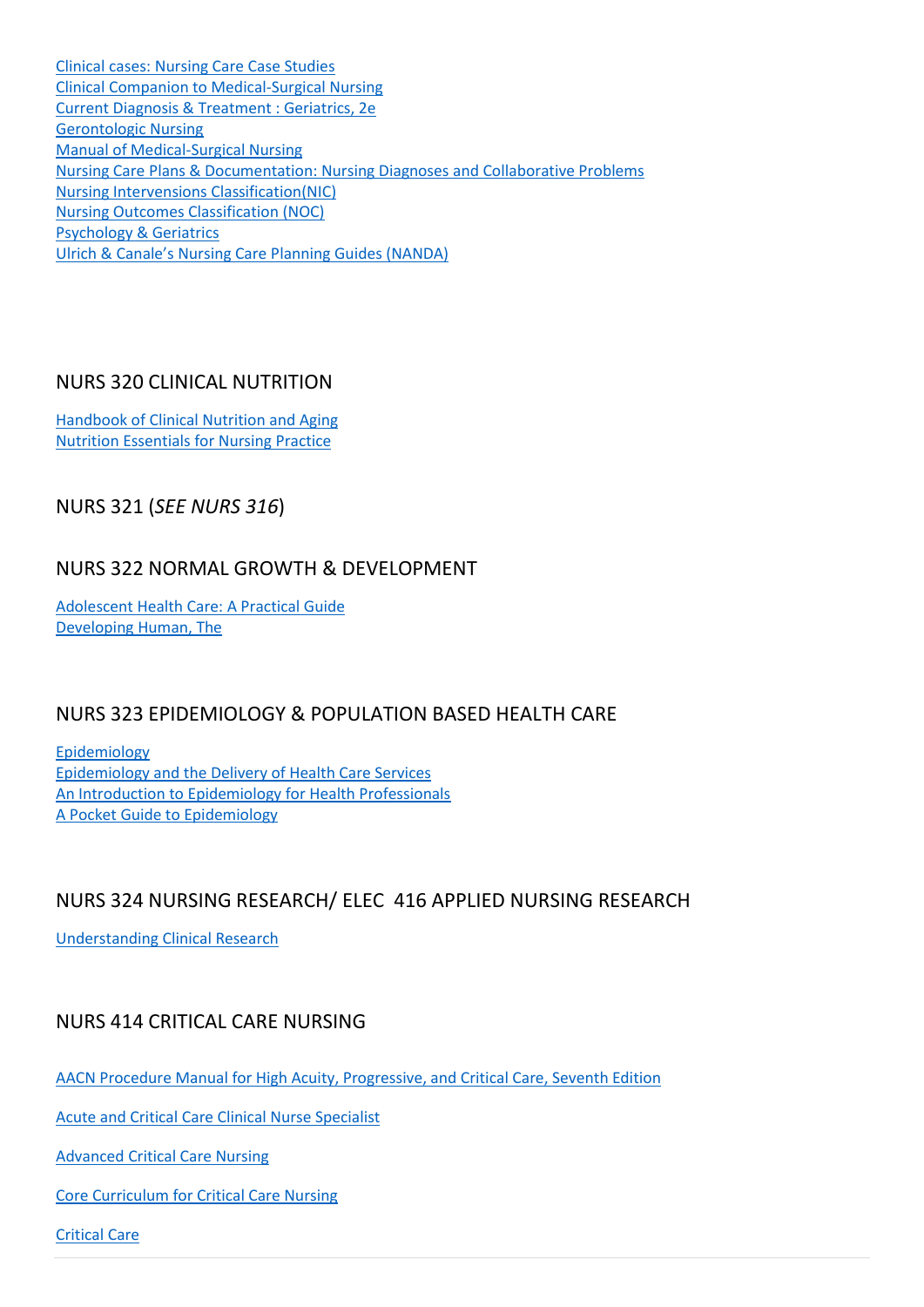[Critical care nursing: Diagnosis and Management](https://www.clinicalkey.com/nursing/#!/browse/book/3-s2.0-C20150023541)

[Critical Care Secrets](https://www.clinicalkey.com/#!/browse/book/3-s2.0-C20150066801)

[Evidence-Based Practice of Critical Care](https://www.clinicalkey.com/#!/browse/book/3-s2.0-C20170034249)

[Handbook of Critical Care](http://link.springer.com/10.1007/978-1-84882-724-0) [Handbook of Evidence-Based Critical Care](http://link.springer.com/10.1007/978-1-4419-5923-2) [Manual of Critical Care Nursing](https://www.clinicalkey.com/nursing/#!/browse/book/3-s2.0-C20120065969) [Principles of Critical Care](https://accessmedicine.mhmedical.com/book.aspx?bookid=1340) [Textbook of Critical Care](https://www.clinicalkey.com/#!/browse/book/3-s2.0-C20130051936)

#### NURS 415 COMMUNITY HEALTH NURSING

[Introduction to Public Health](https://www.clinicalkey.com/nursing/dura/browse/bookChapter/3-s2.0-C20140001517)

#### NURS 417 PSYCHIATRIC MENTAL HEALTH NURSING

[Current Diagnosis & Treatment: Psychiatry, 2e](https://accessmedicine.mhmedical.com/book.aspx?bookid=336)

[Lippincott's Manual of Psychiatric Nursing Care Plans](http://ovidsp.ovid.com/ovidweb.cgi?T=JS&NEWS=n&CSC=Y&PAGE=booktext&D=books&AN=00139941$&XPATH=/PG(0)) [Kaplan & Sadock's Comprehensive Textbook of Psychiatry](http://ovidsp.ovid.com/ovidweb.cgi?T=JS&NEWS=n&CSC=Y&PAGE=booktext&D=books&AN=00140033$&XPATH=/PG(0)) [Mosby's Pocketbook of Mental Health](https://www.clinicalkey.com/nursing/#!/browse/book/3-s2.0-C20170020438) [Sims' Symptoms in the Mind: Textbook of](https://www.clinicalkey.com/#!/browse/book/3-s2.0-C20160034939) Descriptive Psychopathology

#### NURS 418 NURSING CARE OF CHILDREN AND THEIR FAMILIES

[Case Files: Pediatrics](https://accesspediatrics.mhmedical.com/cases.aspx?groupid=387) [Current Diagnosis & Treatment Pediatrics, 25e](https://accessmedicine.mhmedical.com/Book.aspx?bookid=2815) [Mosby's Pediatric Nursing Reference](https://www.clinicalkey.com/nursing/#!/browse/book/3-s2.0-B9780323044967X10007) [Nelson Essentials of Pediatrics, 8e](https://www.clinicalkey.com/#!/browse/book/3-s2.0-C20160012640) [Nelson Textbook of Pediatrics](https://www.clinicalkey.com/#!/browse/book/3-s2.0-C20161017121) Netter's [Pediatrics](https://www.clinicalkey.com/#!/browse/book/3-s2.0-C20090416866) [Nursing Care of the Critically Ill Child](https://www.clinicalkey.com/nursing/#!/browse/book/3-s2.0-C20090458446) [Pediatric Critical Care Nutrition](https://accesspediatrics.mhmedical.com/book.aspx?bookid=1198) [Pediatric Patient safety and Quality Improvement](https://accesspediatrics.mhmedical.com/book.aspx?bookid=1330) [Pediatric Physical Examination](https://www.clinicalkey.com/nursing/#!/browse/book/3-s2.0-C20150057720) [Pediatric Primary Care](https://www.clinicalkey.com/nursing/#!/browse/book/3-s2.0-C20170015896) [Pediatrics Examination and Board Review \(Cases\)](https://accesspediatrics.mhmedical.com/cases.aspx?groupid=387) [Pediatric Examination and Board Review \(Review Questions\)](https://accesspediatrics.mhmedical.com/qa.aspx?resourceID=1961) [Symptom-Based Diagnosis in Pediatrics](https://accesspediatrics.mhmedical.com/book.aspx?bookid=842)